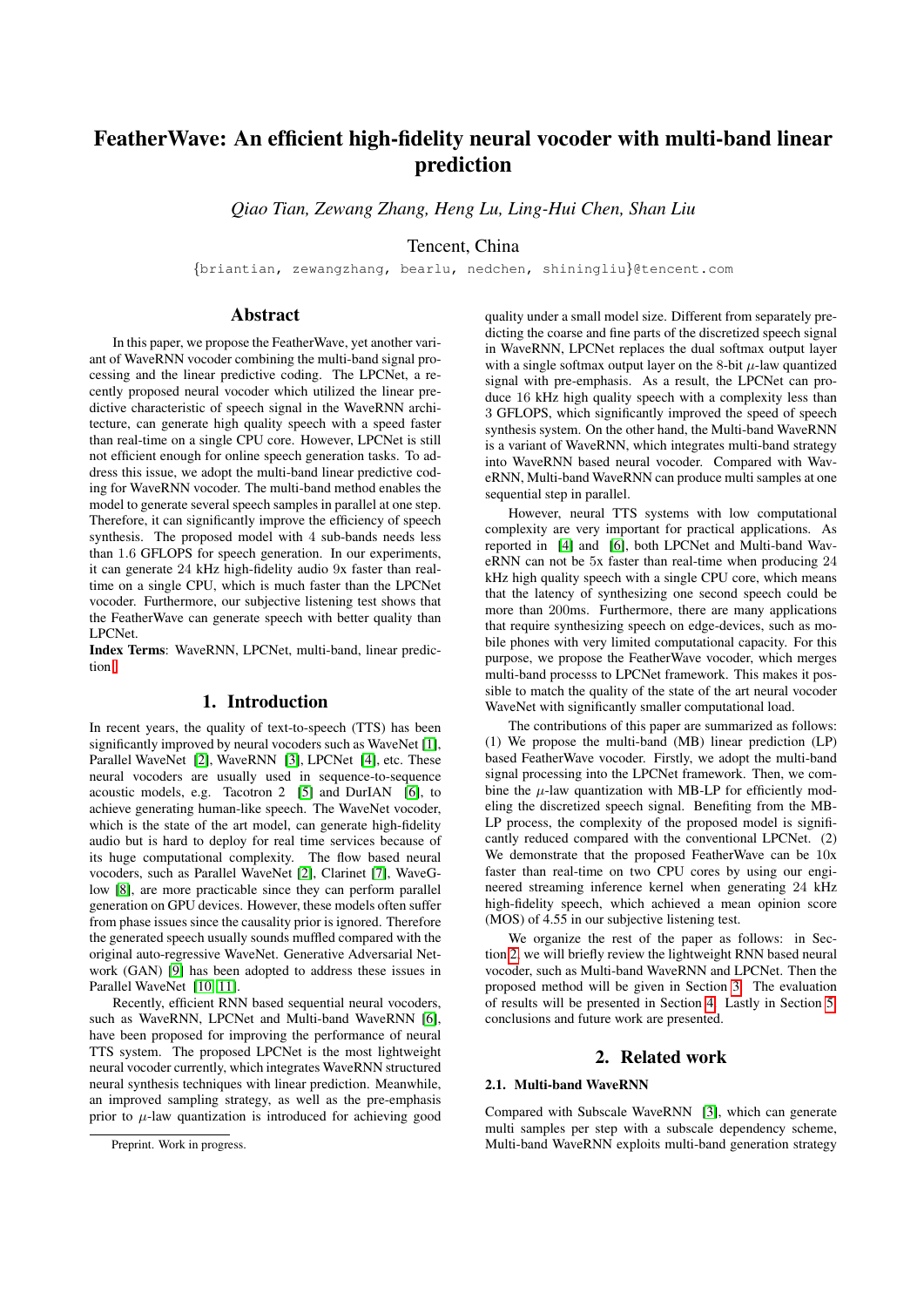with the technique of subband [\[12,](#page-4-11) [13\]](#page-4-12) to improve generation speed. It predicts all subband signal simultaneously through a multiple softmax output layer in a single recurrent step in WaveRNN. By using this variant of WaveRNN, the length of generated sequence can be down-sampled by a factor of  $N_b$  (the number of frequency bands). As a result, the total computational cost can be reduced to approximately 3.6 GFLOPS [\[6\]](#page-4-5). Before model training, the original waveform signal  $x = \{x_1, \ldots, x_T\}$ should be down-sampled by  $N_b$  invertiable analysis filters into  $N_b$  subbands waveforms  $g = \{g^b\}, b = 1, \ldots, N_b$ , where  $g^b = \{g_1^b, \ldots, g_{T/N_b}^b\}$ . The joint probability of multi-band signal can be factorised as a product of conditional probabilities of subband signals as described as

$$
p(g) = \prod_{n=1}^{T/N_b} p(g_n|g_1, g_2, \dots, g_{n-1}),
$$
 (1)

where the conditional probability can be modeled by a recurrent neural network (RNN).

## 2.2. LPCNet

The LPCNet makes effort to reduce the computational load of each generation step benefiting from the classical technique of linear prediction. Similar to GlotNet [\[14\]](#page-4-13) and ExcitNet [\[15\]](#page-4-14) which use the WaveNet to capture the glottal excitation signal, the LPCNet models the discretized excitation signal of LPC filters with a WaveRNN for efficient generation. Instead of openloop filtering approaches [\[16\]](#page-4-15), LPCNet preforms as a closedloop synthesis of predicting sample  $x_t$  by conditioning on the previously sampled excitation  $e_{t-1}$  and current prediction  $p_t$ , which can improve the quality of generated speech.

## 3. The proposed method

<span id="page-1-0"></span>In this section, we present the proposed variant of WaveRNN vocoder, FeatherWave, which further improves the speed of audio generation with multi-band process and maintains the advantages of the LP-structure as LPCNet. Firstly, we introduce the MB-LP framework, which extends the process of the LP coding to multi-band signal. Then, we propose the FeatherWave vocoder which applies the MB-LP framework into the conventional neural vocoder.

#### 3.1. Multi-band Linear Prediction

For the purpose of utilizing linear prediction to obtain good quality and multi-band to speed up synthesis, we introduce multi-band linear prediction (MB-LP) in the proposed model. By adopting LP analysis on multi-band waveform signal, M order linear prediction coefficients of each sub frequency band,  $\alpha_k^b$ , can be extracted from the corresponding frequency bins of mel-spectrogram frame. The b-th subband signal  $g<sup>b</sup>$  is downsampled from the original signal  $x$  by invertible analysis filters. Under the LP assumption, the corresponding predicted signal  $p_n^b$  and excitation (prediction residual)  $e_n^b$  of b-th band can be computed as follows:

<span id="page-1-3"></span><span id="page-1-2"></span>
$$
p_n^b = \sum_{k=1}^M \alpha_k^b \, g_{n-k}^b,\tag{2}
$$

$$
g_n^b = p_n^b + e_n^b. \tag{3}
$$

<span id="page-1-1"></span>

Figure 1: *Block diagram of the proposed FeatherWave vocoder.*

#### 3.2. FeatherWave

In our proposed FeatherWave vocoder, MB-LP is introduced into the conventional WaveRNN vocoder as illustrated in Fig. [1.](#page-1-1) It consists of a condition network that operates on input frames of mel spectrograms and a sample rate network which produces  $N_b$  samples with a multi dual softmax output layer. Similar to the original WaveRNN, the sampling network firstly predicts coarse part of excitation signal and then computes fine part by conditioning on the predicted coarse signal. As indicated in Eq. [3,](#page-1-2) the subband signal is predicted from the network output excitation and linear predicted signal, which is linearly predicted from previous output signal as show in Eq. [2.](#page-1-3) As illustrated in Fig. [1,](#page-1-1) the merge band operation is applied, by using synthesis filters, to reconstruct original waveform signal from the predicted signal of subbands. In this paper, only mel spectrograms, which are widely used in neural TTS systems, are adopted as input conditional features.

### *3.2.1. Discretized Multi-band Linear Prediction*

In LPCNet, a first-order pre-emphasis filter  $E(z) = 1 - \alpha z^{-1}$ is applied to training data. This pre-emphasis makes it possible to model 8-bit  $\mu$ -law discretized signal with high quality.

As an obvious extension of using this technique to help model learn and generate more efficiently, we also apply this pre-emphasis filter to training signal firstly, and then  $\mu$ -law quantize all subbands signals after MB-LP process. Similar to LPCNet, we can model  $\mu$ -law discretized signal using smaller model and achieve high-fidelity synthesis with the proposed MB-LP framework. For trading off quality against model size, we adopt 10-bit  $\mu$ -law quantization for each subband signal in the FeatherWave.

#### *3.2.2. Condition Network*

For neural vocoder, the intelligibility of generated speech is much sensitive to the structure of condition network. In Feather-Wave, instead of using bi-directional RNN, we adopted a stack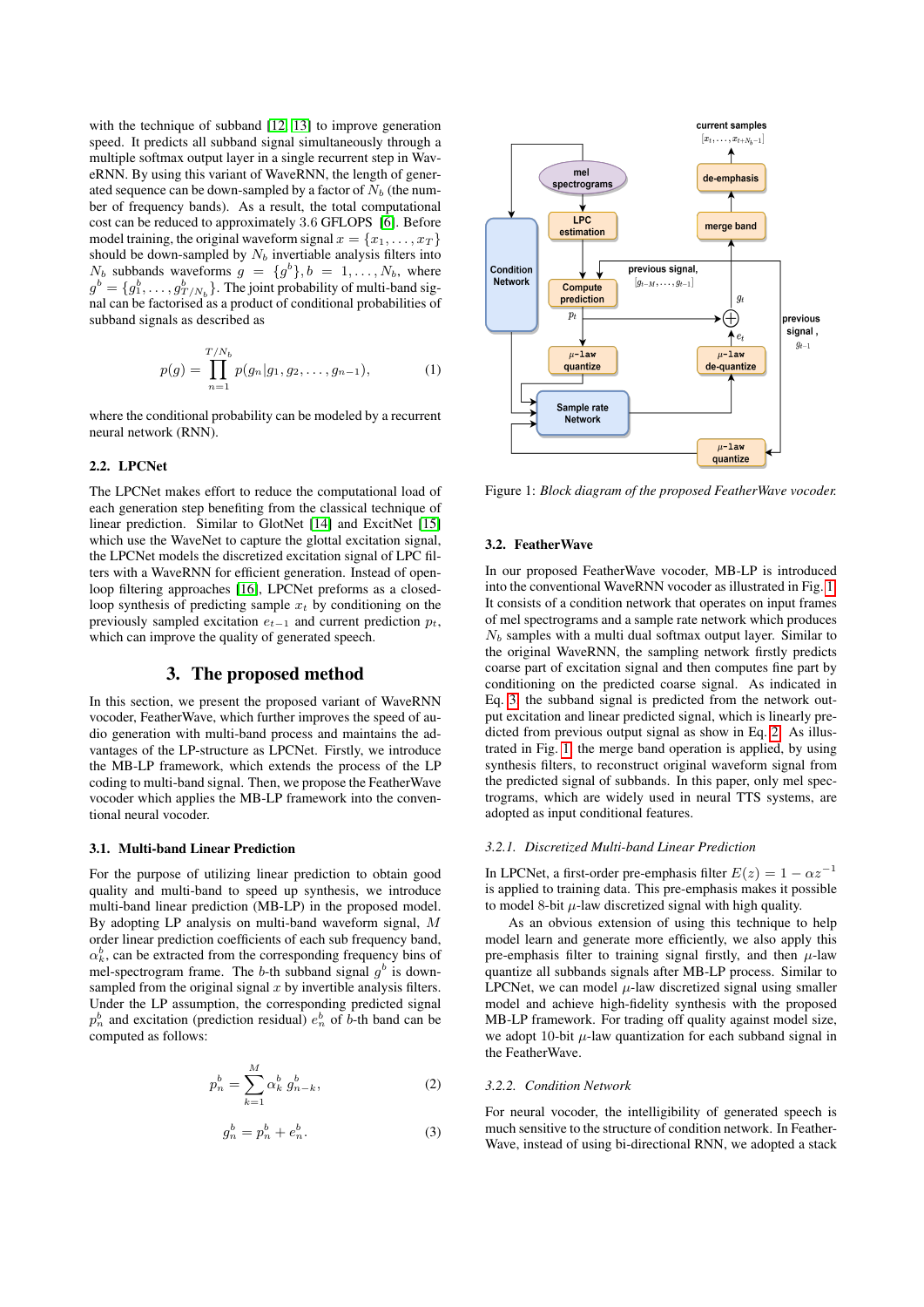of convolutional layers as the condition network for the purpose of streaming inference. Specifically, the local acoustic features are firstly operated by five  $1\times3$  convolution layers so the sample rate network can obtain enough receptive field. We adopt exponential linear unit (ELU) activation after every convolutional layer for more stable training. In order to match the sampling rate of target signal, the outputs of condition network are simply repeated by  $f$  times before passed into sample rate network. As h denotes hop size, the number of repetitions is  $f = h/N_b$ .

#### *3.2.3. Sample Rate Network*

In the sample rate network, predictions computed from linear prediction are conditioned for the manner of closed-loop synthesis by following the method in LPCNet. As a result, the predictions perform as reference signal to compute excitations. This can enhance the performance of model. Besides, the upsampled features from the output of condition network and the previous generated signal are used as well. All discretized signals are passed into a trainable embedding layer before fed into a GRU cell. Similar to the WaveRNN vocoder, we use dual softmax layer to predict coarse and fine parts of the discretized signal sequentially after a GRU and affine layers. A block sparse pruning [\[17\]](#page-4-16) strategy is adopted to sparsify the parameters in the GRU layer for the purpose of speeding up inference. The output of the affine layer is passed into multiple softmax output layers to predict all subband excitations simultaneously. The parameters of model are optimized to minimize the negative log-likelihood (NLL) loss at the training phase.

## *3.2.4. Generation Method*

In typical lightweight neural vocoder where small model is adopted, it is necessary to adjust the sharpness of the output distributions to avoid noise caused by the random sampling process and achieve better quality. In FFTNet [\[18\]](#page-4-17) and iLPCNet [\[19\]](#page-4-18), lowering temperature in the voiced region with a constant factor is exploited for such purpose. Rather than using voiced information, LPCNet adopts pitch correlation to adjust the temperature factor. Furthermore, the distribution is subtracted with a constant threshold  $T$  to prevent impulse noise caused by low probabilities.

Since only mel-spectrograms are used in condition network, we explore the technique of distribution subtraction carefully for better performance. We observed that a temperature  $T = 0.02$  produced good results in the trade-off quality against artifact in generated speech. The subtraction is only performed on the distribution of fine part, which is given as follow:

$$
P'_{f}(e_{t}) = \mathcal{R}(\max[P_{f}(e_{t}) - T, 0]),
$$
\n(4)

where  $P_f(e_t)$  denotes the distribution of fine part, and  $\mathcal{R}(\cdot)$ denotes the normalizing operator.

### 3.3. Two-stage Sparse Pruning

In [\[3\]](#page-4-2), a GRU with block sparse weights is vital for achieving fast inference in neural vocoders. In this work, in order to improve the performance of block sparse strategy, we apply a novel two-stage sparse pruning (TSSP) method to achieve high sparsity ratio in GRU weights.

In the conventional block sparsity pruning methods, a high sparsity ratio (above 40%) usually degrades the model performance as mentioned in [\[20\]](#page-4-19). In practice, high sparsity ratio usually hurts the speech quality of neural vocoders, although it could speed up the inference. To address this problem, we adopt a two-stage sparse pruning strategy, which consists of warmingup stage and increasing stage. Firstly, we train sparse model with a warming-up sparsity ratio which is 50% in our configuration to avoid hurting performance of model in warming-up stage. In the increasing stage, we increase the sparsity ratio progressively by loops to reach the target sparsity ratio, e.g. increasing 10% sparsity ratio in a loop. We maintain the sparsity ratio with a constant iterations after the warming-up sparsity ratio or the target sparsity ratio of every loop in increasing stage is reached.

## 4. Experiments

## <span id="page-2-0"></span>4.1. Data Set

In our experiments, we used a Mandarin corpus of 20 hours of recordings, which were recorded by a professional broadcaster. The data we split into a training set and a test set. About 18 hours of recordings were used for model training and the rest were used for testing. All the recordings were down-sampled to 24 kHz sampling rate with 16-bit format. The 80 order melspectrograms were extracted as the conditions for all neural vocoders in our experiments with the method mentioned in [\[5\]](#page-4-4).

### 4.2. Experimental Setup

To demonstrate that the proposed model accelerates speech synthesis without degrading the speech quality, we chose LPCNet, which is open-sourced and is known as the fastest high-quality neural vocoder, as the baseline. In the LPCNet baseline system, we used the open-sourced implementation <sup>[1](#page-2-1)</sup> based on the commit  $3a7e f 33$  and the configuration was exactly the same as its original version. A 384-dimensional GRU layer with 90% sparsity ratio before the 16-dimensional dense GRU layer was used. Since the LPCNet open-sourced implementation can only generates 16 kHz audio, we down-sampled the generated speech of the proposed model for a fair comparison. The original 24 kHz speech of our model is included in the comparison as well. In order to observe the gap between the proposed model and the state-of-the-art neural vocoder, a WaveNet with mixture of logistic (MoL) output layer was also adopted for comparison. For robustness and stability, we chose the MoL WaveNet variant [\[21\]](#page-4-20) and all the configurations were the same as mentioned in [\[21\]](#page-4-20).

In the proposed FeatherWave vocoder, conv1d layers with kernel size  $1\times3$  and channel size 256 were used in the condition network. In sample rate network, the final sparsity ratio is set as 90% in the GRU with 384 hidden units. The dimension of affine layer is 128. The embedding size for discretized signal is 16. In this work, we used 4 bands and 10-bit  $\mu$ -law quantization for dual softmax layers, therefore the output dimension of the last FC layer before softmax layer was 128. For modeling and reconstructing on subband signal, we followed the design of analysis filters and synthesis filters in [\[22\]](#page-4-21). Instead of adopting cepstrums [\[4\]](#page-4-3), the LP coefficients were estimated from the mel-spectrograms as in [\[23\]](#page-4-22).

In the training phase, the Adam [\[24\]](#page-4-23) optimizer was adopted with a learning rate of 0.001. The proposed model was trained on a single GPU with mini-batch size of 1536 samples. The weights of the neural vocoders were randomly initialized with fixed random seed and all the networks were trained with 1200k iterations. In the two-stage sparse pruning of FeatherWave, the target sparsity ratio of the warming-up stage was 50% with

<span id="page-2-1"></span><sup>1</sup><https://github.com/mozilla/LPCNet/>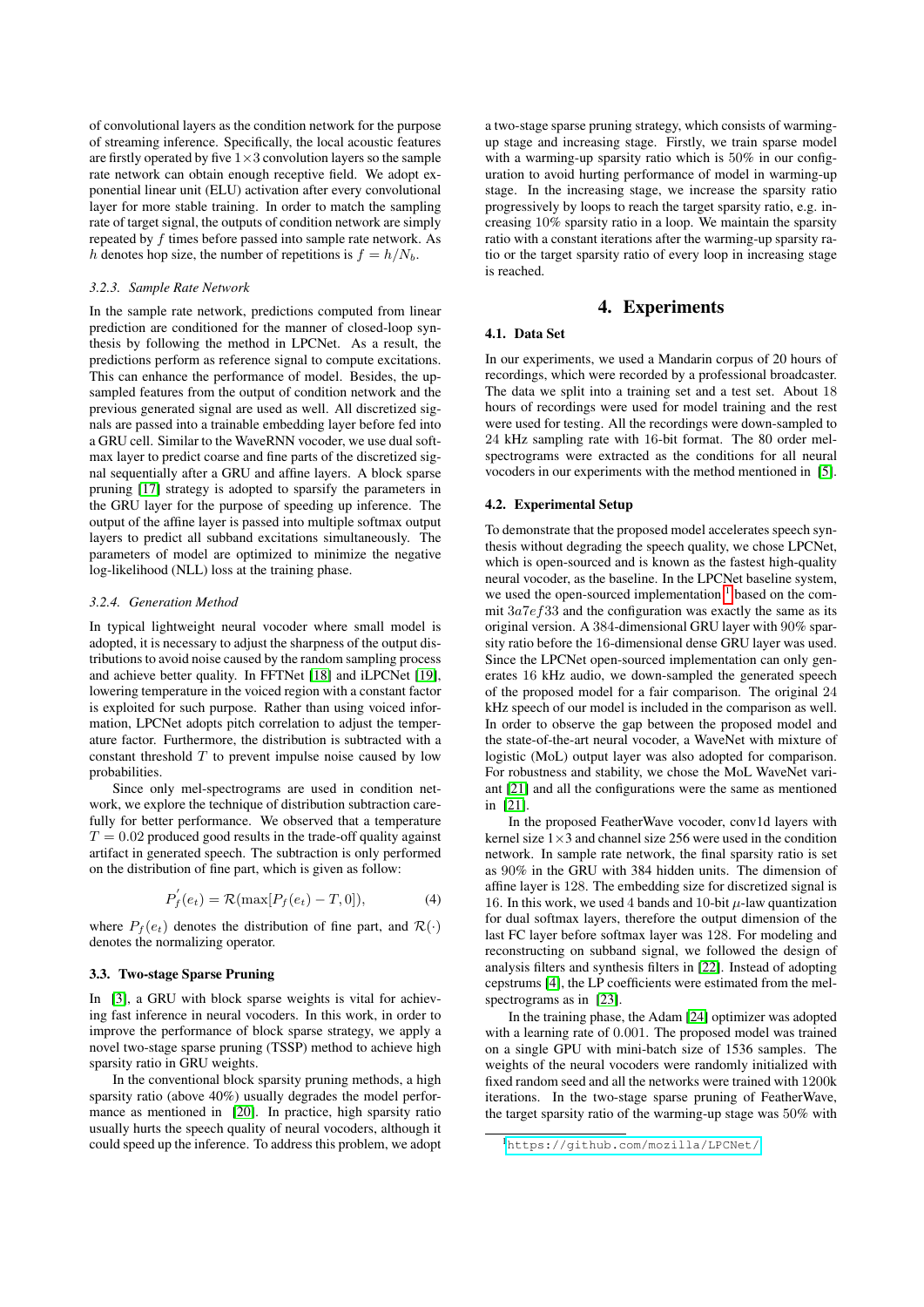<span id="page-3-1"></span>Table 1: *The synthesis speed over real-time of the baseline model LPCNet and the proposed FeatherWave for two sampling rate (*16 *kHz and* 24 *kHz) speech.*

| syn. speed         | single core | two cores |
|--------------------|-------------|-----------|
| <b>LPCNet</b>      | 5.7x        |           |
| Feather Wave (16k) | 12.1x       | 15.5x     |
| FeatherWave (24k)  | 9.2x        | 10.8x     |

300k sparse iterations and continued to the increasing stage after maintaining the current sparsity with 100k iterations. In every loop of increasing stage, the sparsity ratio was increased by 10% with 100k iterations and maintaining the current sparsity with another 100k iterations. After four loops in increasing stage, the total iterations reached 1200k and the final sparsity ratio was 90%, which is same as in the LPCNet. The blocks with size  $16 \times 1$  were adopted in our pruning experiments.

#### 4.3. Synthesis Speed

We estimated the computational complexity of different vocoders firstly for revealing the speedup of our proposed FeatherWave vocoder. The main complexity of FeatherWave comes from one sparse GRU and four fully-connected layers. We compute it following the method in [\[4\]](#page-4-3), which is given by:

$$
C = (3dN_G^2 + N_G \cdot N_F + 2N_F \cdot Q \cdot N_B) \cdot 2F_S/N_B, \quad (5)
$$

where  $N_G$  is the size of the sparse GRU, d is the density of the sparse GRU, Q is the root of the number of  $\mu$ -law levels,  $N_F$ is the width of affine layer connected with final fully-connected layer,  $N_B$  is the number of frequency bands, and  $F_S$  is the sampling rate. In our experiments, we set  $N_G = 384$ ,  $d = 0.1$ , Q  $= 32, N_F = 128$  and  $N_B = 4$  for  $F_s = 16000$ . Therefore, a total complexity of FeatherWave is approximately 1.6 GFLOPS, which is much smaller than 2.8 GFLOPS in the conventional LPCNet.

The synthesis speeds over real-time of different vocoders are listed in Table [1.](#page-3-1) All the speed tests were performed on the Intel Xeon Platinum 8255C CPU. The results show that merging multi-band into LPCNet framework can bring about 2x speedup when generating 16 kHz speech. When producing high-fidelity 24 kHz speech, FeatherWave can be 10x faster than real-time using our engineered multi-thread inference kernel on two CPU cores. Additionally, our implementation of Parallel WaveNet [\[10\]](#page-4-9) requires 8 cores to achieve the similar synthesis speed.

### 4.4. Evaluations

Firstly, subjective evaluation was conducted to evaluate the MOS of perceptual quality of the proposed FeatherWave vocoder. In order to perform fair comparison, we randomly selected 40 utterance from test set for MOS testing and 30 native Mandarin speakers participated in the listening test.

The results<sup>[2](#page-3-2)</sup> of the subjective MOS evaluation is presented in Table [2.](#page-3-3) The results show that the proposed FeatherWave can generate high quality 16 kHz speech with a slightly better MOS than the LPCNet. And when producing high-fidelity speech at higher sampling rate (24 kHz), the proposed Feather-Wave achieves a MOS with a small gap to the powerful MoL WaveNet, which consists of 24 dilated conv1d layers. Since

<span id="page-3-3"></span>Table 2: *Mean Opinion Score (MOS) with* 95% *confidence intervals for different vocoders.*

| Model             | <b>MOS</b> on speech quality |  |
|-------------------|------------------------------|--|
| <b>LPCNet</b>     | $4.48 + 0.04$                |  |
| FeatherWave (16k) | $4.51 + 0.03$                |  |
| FeatherWave (24k) | $4.55 + 0.03$                |  |
| MoL WaveNet       | $4.58 + 0.02$                |  |

<span id="page-3-4"></span>Table 3: *FeatherWave NLL results on different sparse strategies. All the experiments were conducted on the same sparsity ratio, 90%.*

| Method                     | NLL  |
|----------------------------|------|
| FeatherWave w/o TSSP       | 4.14 |
| <b>FeatherWave w/ TSSP</b> | 4.07 |

we use mel-spectrograms to extract the LP filters, the proposed model doesn't depend on pitch extraction. The model has less artifact in the generated speech and is easy to build a neural TTS system instead of LPCNet. Furthermore, our model can produce less quantization noise and fidelity loss than LPCNet as 10-bit  $\mu$ -law quantization with dual softmax layer is used instead of 8-bit one.

We also investigated the effectiveness of two-stage sparse pruning method by objective NLL results. Lower NLL usually indicates better quality of the neural vocoder generated speech [\[3\]](#page-4-2). It is obviously observed from the results in Table [3](#page-3-4) that the model got lower NLL compared with the baseline model after using the proposed two-stage sparse pruning method, which could lower the probability of bad choice in sparse pruning compared with the conventional pruning methods. Finally, we got better speech quality in FeatherWave with this improvement.

## 5. Conclusions and future work

<span id="page-3-0"></span>In this work, we proposed the FeatherWave vocoder which applies the MB-LP method to the conventional RNN based neural vocoder, such as WaveRNN. For faster generation and utilizing the linearity of the LP filters, we merged multi-band into LPCNet framework which only conditioned on mel spectrograms. Furthermore, we also make other contributions, such as the discretized multi-band linear prediction and two-stage sparse pruning. Our experimental results indicated that the proposed FeatherWave can further reduce the computational cost at speech generation and get higher speech quality compared with the conventional neural vocoders.

In future work, we will investigate FeatherWave with low bit and balanced sparsity [\[20\]](#page-4-19) pruning training method for deploying on edge-devices.

# 6. Acknowledgments

The authors would like to thank Yi Xie and Ciyong Chen in IAGS, Intel Asia-Pacific Research & Development Co Ltd.. These two members in Intel not only provided the guidance on how to get good performance on the Intel(R) Xeon(R) Scalable Processors, but also helped to optimize/validate our algorithm with Intel(R) Deep Learning Boost using bfloat16 (BF16) format on the upcoming hardware.

<span id="page-3-2"></span><sup>2</sup>A subset of generated samples can be found at the following URL: <https://wavecoder.github.io/FeatherWave/>